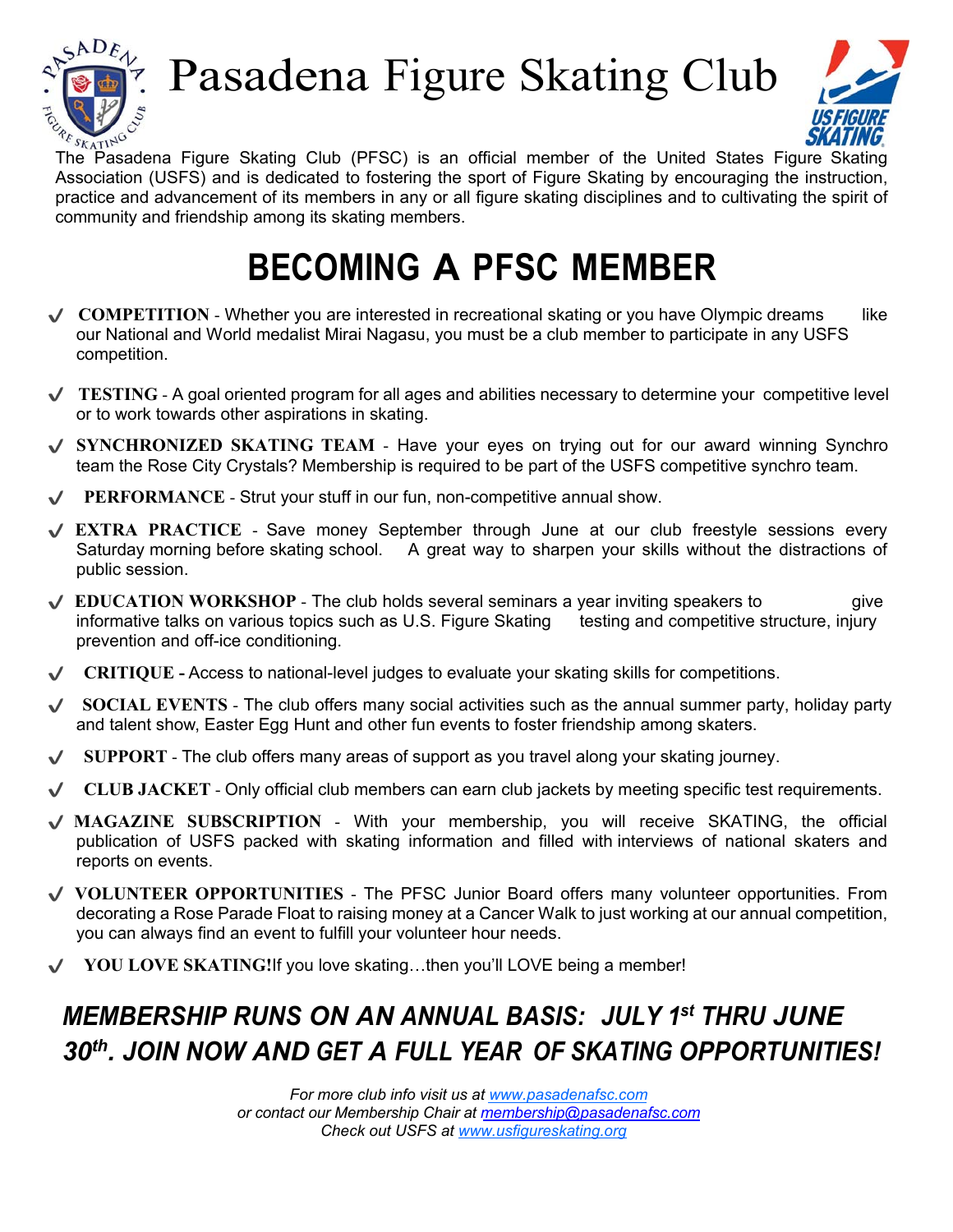



- *MEMBERSHIPRUNS ON AN ANNUAL BASIS: JULY 1st THRU JUNE 30th .*
- *For club info visit us at www.pasadenafsc.com*
- *For membership information and questions contact our Membership Chair at membership@pasadenafsc.com*

### **2022-2023 MEMBERSHIP RATES**

| <b>PASADENA FIGURE SKATING CLUB MEMBERSHIP</b>                            | <b>DUES</b> |
|---------------------------------------------------------------------------|-------------|
| Individual Member (over 18 years of age)                                  | \$100       |
| Family Membership (1 skater under 18 and 1 parent/guardian)               | \$140       |
| Second skating member in family                                           | \$65        |
| Third (or subsequent) family member, skating or non-skating               | \$30        |
| <b>Coach/Professional</b>                                                 | \$65        |
| <b>INTRODUCTORY MEMBERSHIP (first-time home club member)</b>              | \$70        |
| <b>COLLEGIATE MEMBERSHIP (covers 4 consecutive years while in school)</b> | \$110       |
| <b>SECOND CLUB MEMBERSHIP (has a different Home Club)</b>                 |             |
| <b>Skater</b>                                                             | \$50        |
| <b>Coach/Professional</b>                                                 | \$45        |
| <b>LEARN TO SKATE USA MEMBERSHIP (Formerly USFS Basic Skills)</b>         | \$20        |
| <b>FRIEND OF PFSC</b>                                                     | \$20        |

#### **DESCRIPTIONS**

#### **PASADENA FIGURE SKATING CLUB MEMBERSHIP**

A full membership entitles the skaters to do the following:

- **\*** Test at U.S. Figure Skating-sponsored test sessions
- **\*** Compete at U.S. Figure Skating-sanctioned events
- **\*** Participate in U.S. Figure Skating qualifying events
- **\*** Represent your club at regional, sectional and national events
- **\*** Participate in all sanctioned events

Members also receive the following benefits:

- **\*** Certificates of accomplishment for passing proficiency tests and placing at U.S. Figure Skating qualifying events
- **\*** Subscription to SKATING magazine
- **\*** Individually numbered membership card
- **\*** Special offers and discounts from U.S. Figure Skating corporate partners